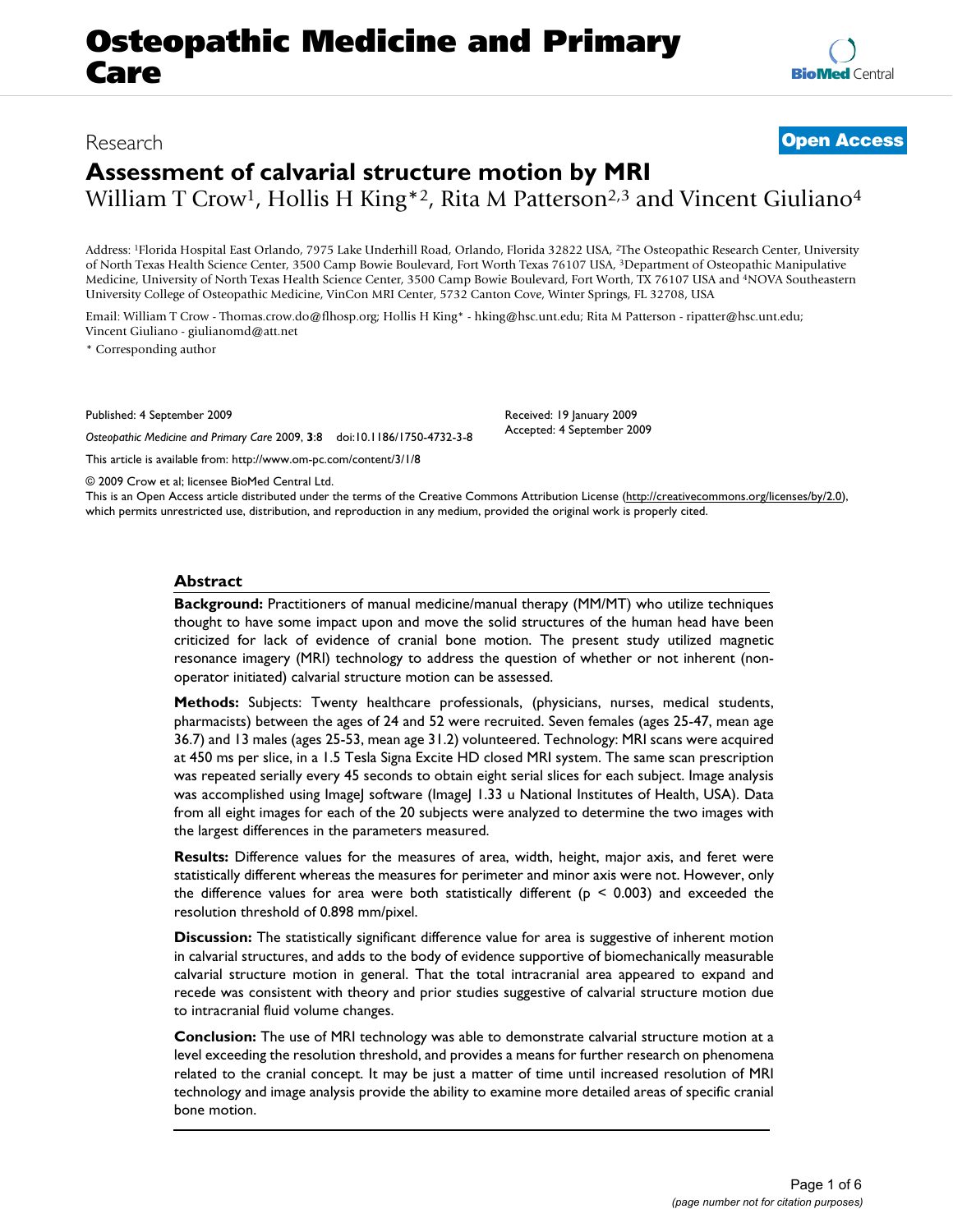### **Background**

Practitioners of manual medicine/manual therapy (MM/ MT) who utilize techniques thought to have some impact upon and move the solid structures of the human head have been criticized for the apparent lack of evidence for the capability of cranial structures to move, much less the mechanism of action for such possible motion. Research suggestive of cranial structure motion has been generated in the past decade by physiology and neuroscience researchers concerned with intracranial fluid dynamics [1- 6]. National Aeronautics and Space Administration (NASA) supported research, along with research carried out by former Russian Cosmonaut program scientists [7- 11] has increased the credibility and potential applicability of MM/MT as it relates to structures of the human head. Recent anatomic research suggested that calvarial sutures remain patent with the degree of patency dependent on the amount of muscular attachment on a particular calvarial bone and the activities of chewing and movement of the head upon vertebral column [12].

Studies on animal subjects have been conducted under conditions which allowed controlled calvarial bone motion production and observation. Adams et al [13] studied parietal bone mobility in adult cats. They used a multiplanar strain gauge to measure parietal bone motion in response to externally applied forces and to changes in intracranial pressure induced by artificial cerebrospinal fluid injected into the subarachnoid space. Measurable motion did occur, with the range being 17 to 70 microns. Lateral head compression induced sagittal suture closure and inward rotation of the parietal bones. Increased intracranial pressure induced a widening of sagittal suture and outward rotation of parietal bones, with the same effect produced by direct pressure on the sagittal suture.

On squirrel monkeys, Michael and Retzlaff [14] performed direct measurement of right parietal bone motion using a screw attachment and a displacement transducer. With the primate's head immobilized in a stereotaxic frame, bone displacement, mean arterial blood pressure, and heart and respiration rates were simultaneously measured. Spontaneous cranial motion and the effects of applying external forces and passive spinal motion were recorded. Results showed two patterns of spontaneous parietal bone motion. One pattern was synchronous with respiration rate. This was superimposed over a second, slower oscillatory pattern consisting of 5-7 cycles per minute that was not attributable to heart rate, respiration rate, or central venous pressure. Force applied to the skull in various locations generally produced motion between the parietal bones.

While not conclusive as to mechanism of action, the animal research showed that calvarial bone movement does occur and may be related to oscillations in physiologic functions such as heart rate and respiration rate. To date the only attempt to correlate calvarial bone motion with a physiologic impetus, in the context of the cranial motion theory of Sutherland known as the primary respiratory mechanism (PRM) [15,16], was by Moskalenko et al [11] who theorized a harmonic effect of vascular and neurological processes as the motive force of the PRM.

In order to establish a greater evidence base demonstrative of cranial/calvarial bone motion, which would then lead to research on the mechanism(s) of action, the utilization of imagery technology was selected. There is precedent for such a path of research. The utilization of x-ray imagery technology to assess cranial structure motion was done in a pilot study on humans [17], and suggested that MM/MT intervention may have the capability to alter cranial bone biomechanical relationships. While magnetic resonance imagery (MRI) technology was used in the Russian research [9,10], corroboration of their findings with a larger number of subjects is needed. Therefore, to further study the proposed and theoretically formulated model of inherent, intrinsic cranial structure motion [15,16], the use of MRI technology to assess cranial structure motion was carried out on healthy human subjects.

Utilizing MRI on healthy human subjects the hypothesis was that eight serial slices through exactly the same calvarial plane over a six minute period would show no deviation on any plane or vector. The null hypothesis was that there would be no difference in measurable dimensions for each subject.

# **Methods**

## *Subjects*

Twenty healthcare professionals, (physicians, nurses, medical students, pharmacists) between the ages of 24 and 52 were recruited. Seven females (ages 25-47, mean age 36.7) and 13 males (ages 25-53, mean age 31.2) volunteered. The age difference was not statistically significant ( $p = 0.15$ ). Volunteers were excluded if they were pregnant, had a history of surgery of the cranium or face, had metal implants that would preclude use of the MRI, or the radiologist determined that it would be unsafe for the person to participate. This study was reviewed and approved by the Institutional Review Board of Florida East Hospital of Orlando, and the MRI studies were carried out in the Radiology Department of Florida East Hospital of Orlando, FL.

#### *MRI Capability and Utilization*

In the present study Serial axial T1-weighted MRI scans were acquired at 450 ms per slice, in combination with a dedicated phased array head coil in a 1.5 Tesla Signa Excite HD closed MRI system (GE Medical Systems, Mil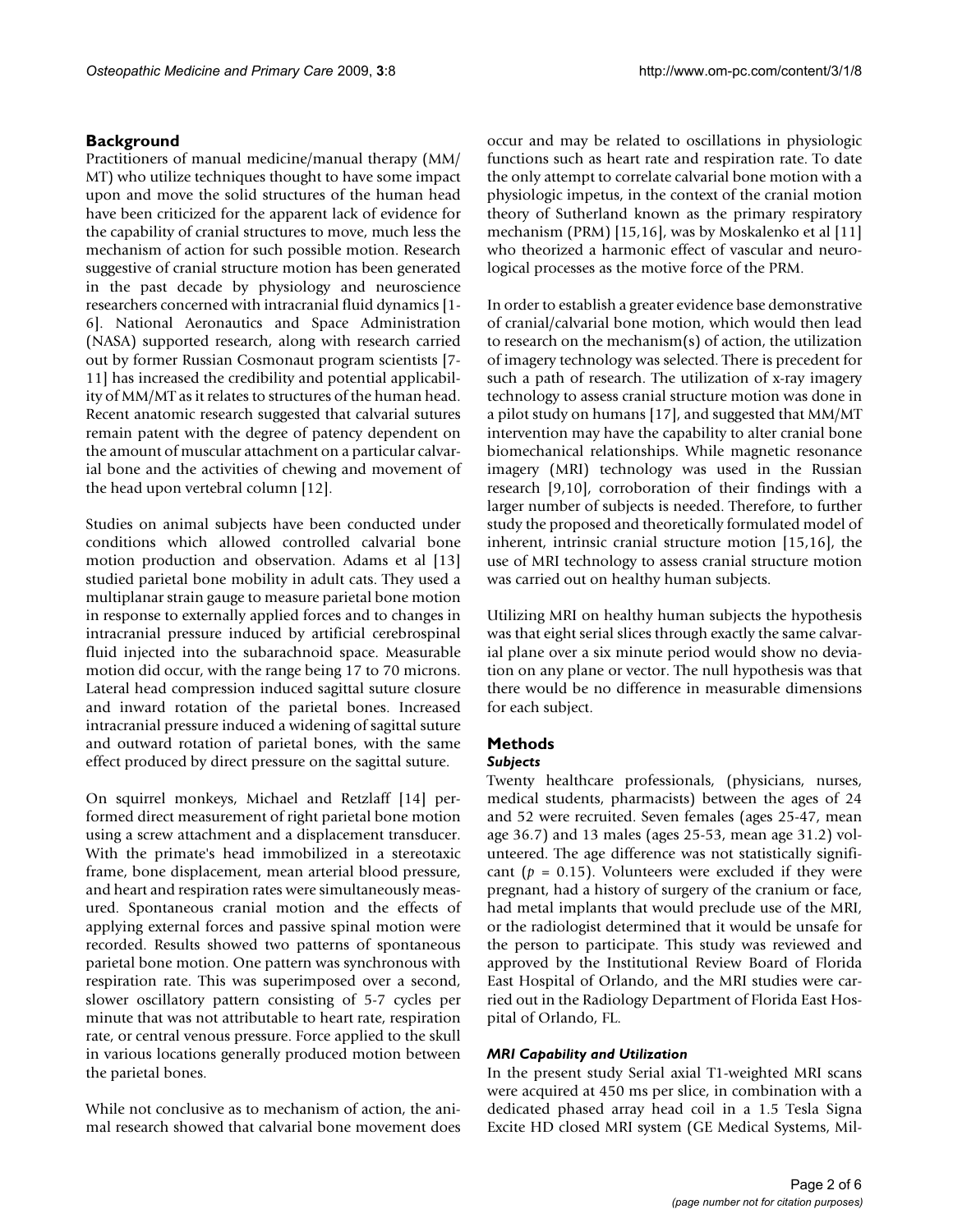waukee, WI). A single axial T1-weighted scan slice was prescribed at approximate maximum mid-cranial diameter, at the level of the parietal bones as determined by multiplanar T1 gradient-echo localization. The same scan prescription was repeated serially every 45 seconds to obtain eight serial slices. The number of scans and interval between scans were arbitrarily determined as the rate of PRM motion varies between individuals [15,16]. The assumption was that a consistent time interval between scans would provide a stronger, more easily replicated research design, and was likely to provide images which would capture at or near maximum and minimum PRM flexion-extension excursion [15,16].

The MRI protocol, including equipment and technology, was reviewed by the Scientific Review Committee of Florida East Hospital of Orlando, FL which included two radiologists, one of whom specialized in neuroradiology. The radiologists specifically required the use of the GE Medical Systems 1.5 Split Head Coil head mount which met the current standard of practice for elimination of head movement (Figures 1 and 2). The use of this particular head mount raised the concern that the very tight fit on subject's head could reduce or eliminate any possible calvarial motion, however this precaution was required for the project to be approved.

Two dimensional MRI scans, 23 centimeters high and 23 centimeters wide were obtained. Each 2D MRI image contains an array of 256 pixels wide by 256 pixels high. Thus, the image resolution in this case is 0.0898 cm/pixel (23 cm divided by 256 pixels and converted to mm is 0.898 mm/pixel). The images were saved in DICOM format and



Figure 1. **GE Medical Systems 1.5 Split Head Coil Mount**.



**Figure 2 Head mount with human subject in place**.

then converted in TIFFs for importation into ImageJ software (ImageJ 1.33 u National Institutes of Health, USA) for evaluation. The images were thresholded to interactively set lower and upper threshold values between 40 and 255. Figure 3 is representative of the image produced by this step of ImageJ analysis. Then the threshold image



**Figure 3 Threshold image**.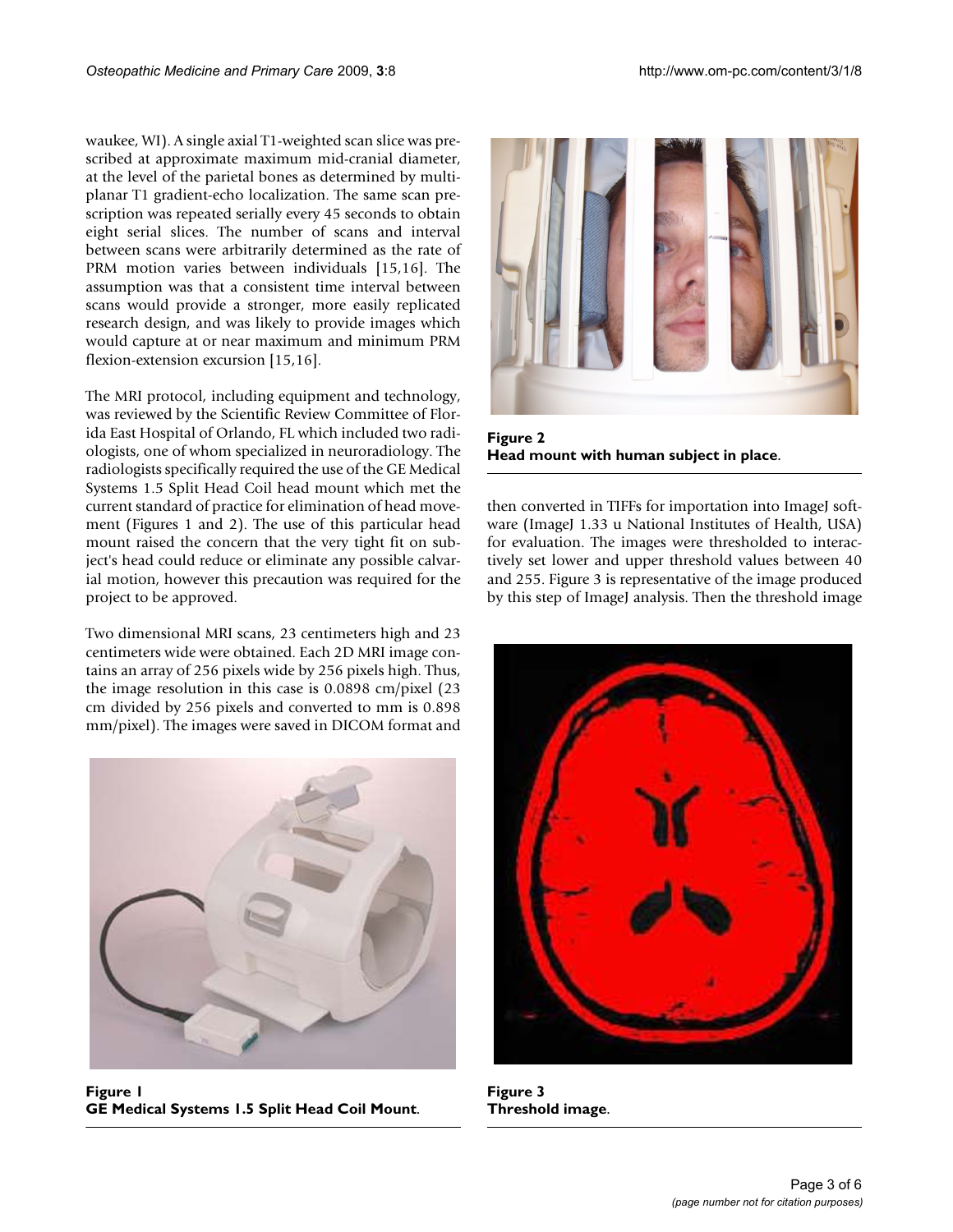was analyzed using the analyze particles command in ImageJ. The minimum pixel size was set at 10 and maximum to 999999 in order to obtain the external contour of the image. Figure 4 is representative of the image produced by this step of ImageJ analysis. Area, perimeter, height and width of a bounding rectangle, major and minor axes of the best fit ellipse, and the feret diameter (longest distance between any two points along the boundary) were calculated using the analyze particles function in ImageJ. Data were imported into an Excel® spreadsheet for analysis. Data from all eight images for each of the 20 subjects were analyzed to determine the two images with the largest differences in the parameters measured. The differences between these two images were recorded and means determined for all 20 subjects.

The study was completed in one day on the same machine. Each subject's head was positioned in the mount as shown (Figures 1 and 2). The head was cradled in the firm rubber device which fit tightly under the cranial base and slightly overlapped the occipito-parietal bone suture. With the subject's head in the head mount, the mount was secured to the table, and subjects were instructed to lie as still as possible for the six minute MRI procedure. Each subject was visually monitored for the entire six minute procedure and there appeared to be no body or head movement at any time by any subject. There were no instances of coughing or other reflexive behaviors which could have caused head movement.



**Threshold outline**.

#### **Results**

Statistical analysis using a two tailed paired t-test with hypothesis of a difference of zero was performed. Table 1 displays the mean  $\pm$  the standard deviation differences between the maximum and minimum values for all measures evaluated by ImageJ, confidence intervals and *p* values. Difference values for the measures of area, width, height, major axis, and feret were statistically significant, whereas the difference values for perimeter and minor axis were not statistically significant. While statistically different, the measures for width, height, major axis, and feret were below the resolution threshold of 0.898 mm/pixel and could not be used reliably to determine changes in cranial shape due to PRM. The difference values for area measure were both statistically different ( $p < 0.003$ ) and were well above the resolution threshold of 0.898 mm/ pixel.

#### **Discussion**

While just under resolution values of 0.898 mm/pixel, the statistically significant difference values for width, height, major axis, and feret may suggest changes in calvarial dimensions worth further examination under more precise and controlled technical conditions, such as with higher resolution MRI capability. Also further advances in the ImageJ technology may result in greater applicability in research designs comparable to the present study.

The statistically significant difference values for area, which were above the resolution threshold limits of the MRI technology available for use in the present study, suggests that calvarial structures may move independent of any external or internally applied forces in normal human subjects. Were it the case that calvarial structures were immobile as might be the case if cranial sutures were completely fused and the calvarial structures incapable of any

**Table 1: Mean difference between the maximum and minimum values for each of the measures evaluated by ImageJ for each subject (N = 20), using a two tailed paired t-test**

| Measure        | Measure Values (STD, %; CI)         | P value |
|----------------|-------------------------------------|---------|
| Area $(mm)^2$  | 122.69 (75.84, 95%; 81.43 - 163.96) | 0.003   |
| Perimeter (mm) | 4.00 (6.18, 95%; 0.63 - 7.36)       | 0.80    |
| Width (mm)     | $0.49$ (0.54, 95%; 0.19 - 0.79)     | 0.05    |
| Height (mm)    | $0.63$ (0.66, 95%; 0.27 - 0.98)     | 0.004   |
| Major (mm)     | $0.67$ (0.48, 95%; 0.40 - 0.93)     | 0.001   |
| Minor (mm)     | $0.27$ (0.19, 95%; 0.16 - 0.36)     | 0.08    |
| Feret (mm)     | $0.70$ (0.55, 95%; 0.40 - 0.99)     | 0.001   |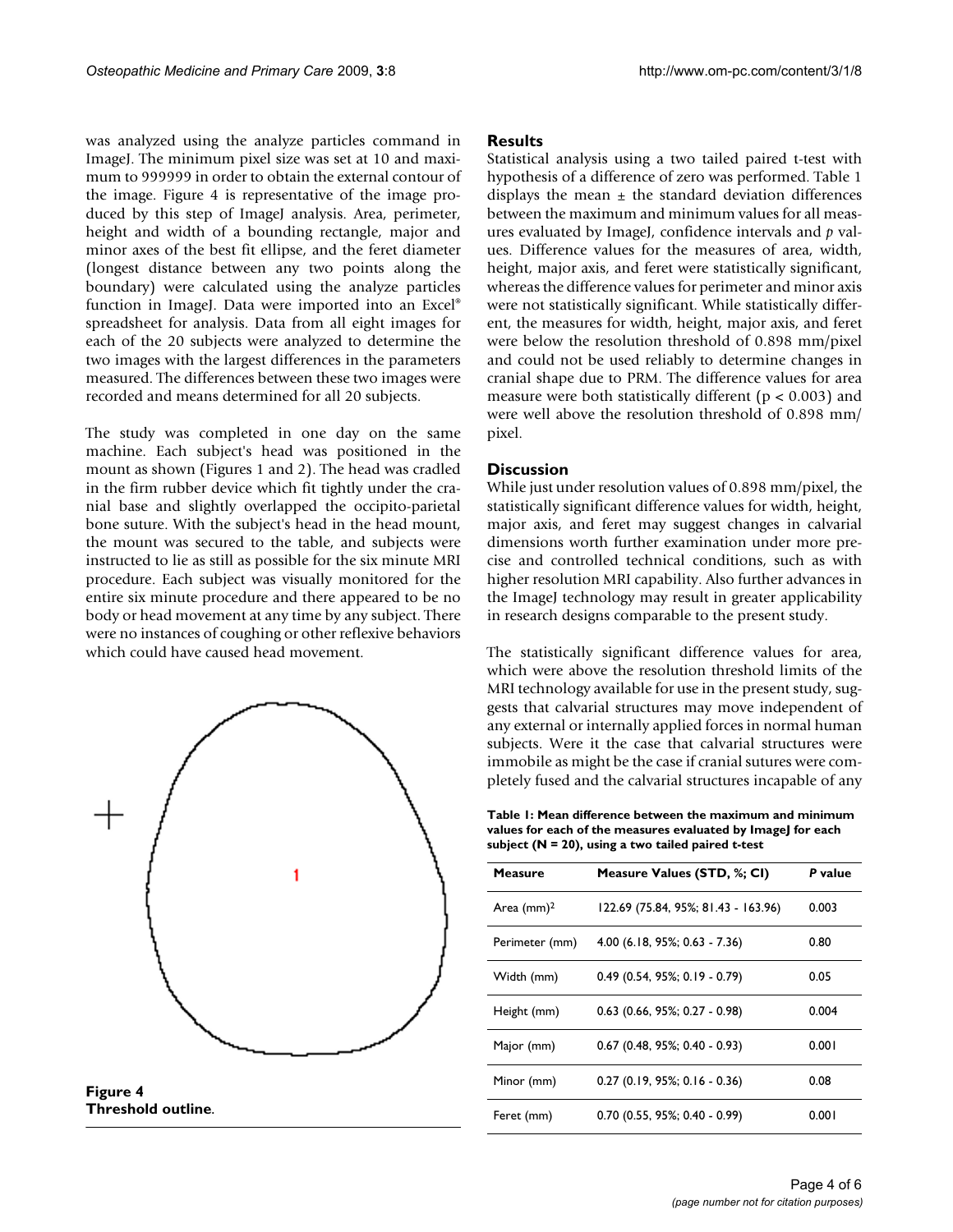deformation or boney compliance, then no changes in position, as results in the present study suggest, would be possible.

It was not assumed that the minimum and maximum differences for each dimension represented the full excursion of flexion and extension of the PRM. Nor was there any attempt to equate ImageJ dimensions with MM/MT cranial treatment terminology such as "height" with anteriorposterior calvarial axis, "width" with bi-parietal diameter, and "perimeter" with circumference. However, the calvarial slice image placement was purposely placed over the parietal, temporal and occipital bones, which clinically and in other studies [2-6,18,19] are reported to have the greatest amplitude of change.

The contention of the authors is that the statistically significant difference between the minimum and maximum dimensions, as measured by ImageJ, for area suggest that the calvarial structures moved in some way during the sequence of eight scans over six minutes. No data or observation from the present study is suggestive of mechanism of motion, be it due to bone compliance, due to viscoelastic properties of bone, or motion around cranial sutures. The finding of a mean area change of 122 mm2 (Table 1) at that particular calvarial level could reflect the change in intracranial fluid volume identified in the NASA studies and postulated by Moskalenko et al [11] to account for most of the cranial bone motion implied in the PRM concept. In the NASA studies intracranial fluid volume was directly increased biomechanically in cadavers and in healthy human subjects by tilting them upside down with presumed gravitationally increased intracranial fluid volume, by pooling of either CSF or blood, or both.

It is recommended that future studies of this nature, using any imagery technology should use a stable marker in the image field to provide a reference point within the plane of reconstruction as well as orthogonal to it. The authors also acknowledge that MRI image resolution in the present study, while high quality and the best available at the research site, may not accurately identify changes less than the presumed 100 micron to 1.2 mm diameter changes found in other studies [4,5,9,19].

#### **Conclusion**

The possible shortcomings notwithstanding, the data presented in the present study suggest that calvarial structures have motion characteristics that can be identified by MRI technology. It may be just a matter of time until increased resolution of MRI technology and image analysis provide the ability to examine more detailed areas of specific cranial bone motion and provide a reliable means for cranial bone motion research.

#### **Competing interests**

The authors declare that they have no competing interests.

#### **Authors' contributions**

HK and WC conceived of the study. HK obtained external funding and drafted the manuscript. WC obtained and coordinated support from Florida Hospital East Orlando for MRI studies. VG participated in study design, provided facility for preliminary imaging study and manuscript review for MRI technical accuracy. RP participated in the design and performed the imagery analysis and statistical analysis. All authors read and approved the final manuscript.

#### **Acknowledgements**

Funding for this study came from The Cranial Academy. Funding and use of MRI services was provided by Florida Hospital East Orlando, FL. Support for research design and biostatistics was provided by The Osteopathic Research Center at the University of North Texas Health Science Center.

#### **References**

- 1. Heisey SR, Adams T: **[Role of cranial bone mobility in cranial](http://www.ncbi.nlm.nih.gov/entrez/query.fcgi?cmd=Retrieve&db=PubMed&dopt=Abstract&list_uids=8264886) [compliance.](http://www.ncbi.nlm.nih.gov/entrez/query.fcgi?cmd=Retrieve&db=PubMed&dopt=Abstract&list_uids=8264886)** *Neurosurgery* 1993, **33(5):**869-876.
- 2. Ueno T, Hargens AR, Ballard RE: **Intracranial pressure dynamics during simulated microgravity: using a new noninvasive ultrasonic technique.** *J Gravitational Physiology* 1998, **5(1):**39-40.
- Ballard RE, Wilson M, Watenpaugh DE, Hargens AR, Shuer LM, Yost WT: **Noninvasive measurement of intracranial volume and pressure using ultrasound.** *American Institute of Aeronautics and Astronautics Life Sciences and Space Medicine Conference. Book of Abstracts, Houston, TX* 1996:76-77.
- 4. Ueno T, Ballard RE, Cantrell JH, Yost WT, Hargens AR: **Noninvasive estimation of pulsatile intracranial pressure using ultrasound.** *NASA Technical Memorandum 112195* 1996.
- 5. Ueno T, Ballard RE, Shuer LM, Yost WT, Cantrell , Hargens AR: **Noninvasive measurement of pulsatile intracranial pressure using ultrasound.** *Acta Neurochir* 1998, **71(Suppl):**66-69.
- 6. Ueno T, Ballard RE, Macias BR, Yost WT, Hargens AR: **Cranial diameter pulsation measured by non-invasive ultrasound decrease with tilt.** *Aviation, Space and Environmental Medicine* 2003, **74(8):**882-885.
- 7. Moskalenko YE, Cooper H, Crow H, Walter WG: **Variation in blood volume and oxygen availability in the human brain.** *Nature* 1964, **202(4926):**59-161.
- 8. Moskalenko YE, Weinstein GB, Demchenko IT, Cooper H, Grechin VB: *Biophysical aspects of cerebral circulation* Oxford: Pergamon Press; 1980.
- 9. Moskalenko YE, Kravchenko TI, Gaidar BV, Vainshtein GB, Semernya VN, Maiorova NF, Mitrofanov VF: **Periodic mobility of cranial bones in humans.** *Human Physiology* 1999, **25(1):**51-58.
- 10. Moskalenko YE, Frymann VM, Weinstein GB, Semernya VN, Kravchenko TI, Markovets SP, Panov AA, Maiorova : **Slow rhythmic oscillations within the human cranium phenomenology, origin, and informational significance.** *Human Physiology* 2001, **27(2):**171-178.
- 11. Moskalenko YE, Frymann VM, Kravchenko T, Weinstein G: **A modern conceptualization of the functioning of the primary respiratory mechanism.** In *Proceedings of international research conference: Osteopathy in Pediatrics at the Osteopathic Center for Children. 3-6 February 2002; San Diego* Edited by: King HH. American Academy of Osteopathy, Indianapolis, IN; 2005:12-31.
- 12. Sabini RC, Elkowitz DE: **[Significant differences in patency](http://www.ncbi.nlm.nih.gov/entrez/query.fcgi?cmd=Retrieve&db=PubMed&dopt=Abstract&list_uids=17122029) [among cranial sutures.](http://www.ncbi.nlm.nih.gov/entrez/query.fcgi?cmd=Retrieve&db=PubMed&dopt=Abstract&list_uids=17122029)** *J Am Osteopath Assoc* 2006, **106:**600-604.
- 13. Adams T, Heisey RS, Smith MC, Briner BJ: **[Parietal bone mobility](http://www.ncbi.nlm.nih.gov/entrez/query.fcgi?cmd=Retrieve&db=PubMed&dopt=Abstract&list_uids=1601696)**<br>in the anesthetized cat. *| Am Osteopath Assoc* 1992, **[in the anesthetized cat.](http://www.ncbi.nlm.nih.gov/entrez/query.fcgi?cmd=Retrieve&db=PubMed&dopt=Abstract&list_uids=1601696)** *J Am Osteopath Assoc* 1992, **92(5):**599-622.
- 14. Michael DK, Retzlaff EW: **[A preliminary study of cranial bone](http://www.ncbi.nlm.nih.gov/entrez/query.fcgi?cmd=Retrieve&db=PubMed&dopt=Abstract&list_uids=804504) [movement in the squirrel monkey.](http://www.ncbi.nlm.nih.gov/entrez/query.fcgi?cmd=Retrieve&db=PubMed&dopt=Abstract&list_uids=804504)** *J Am Osteopath Assoc* 1975, **74:**866-869.